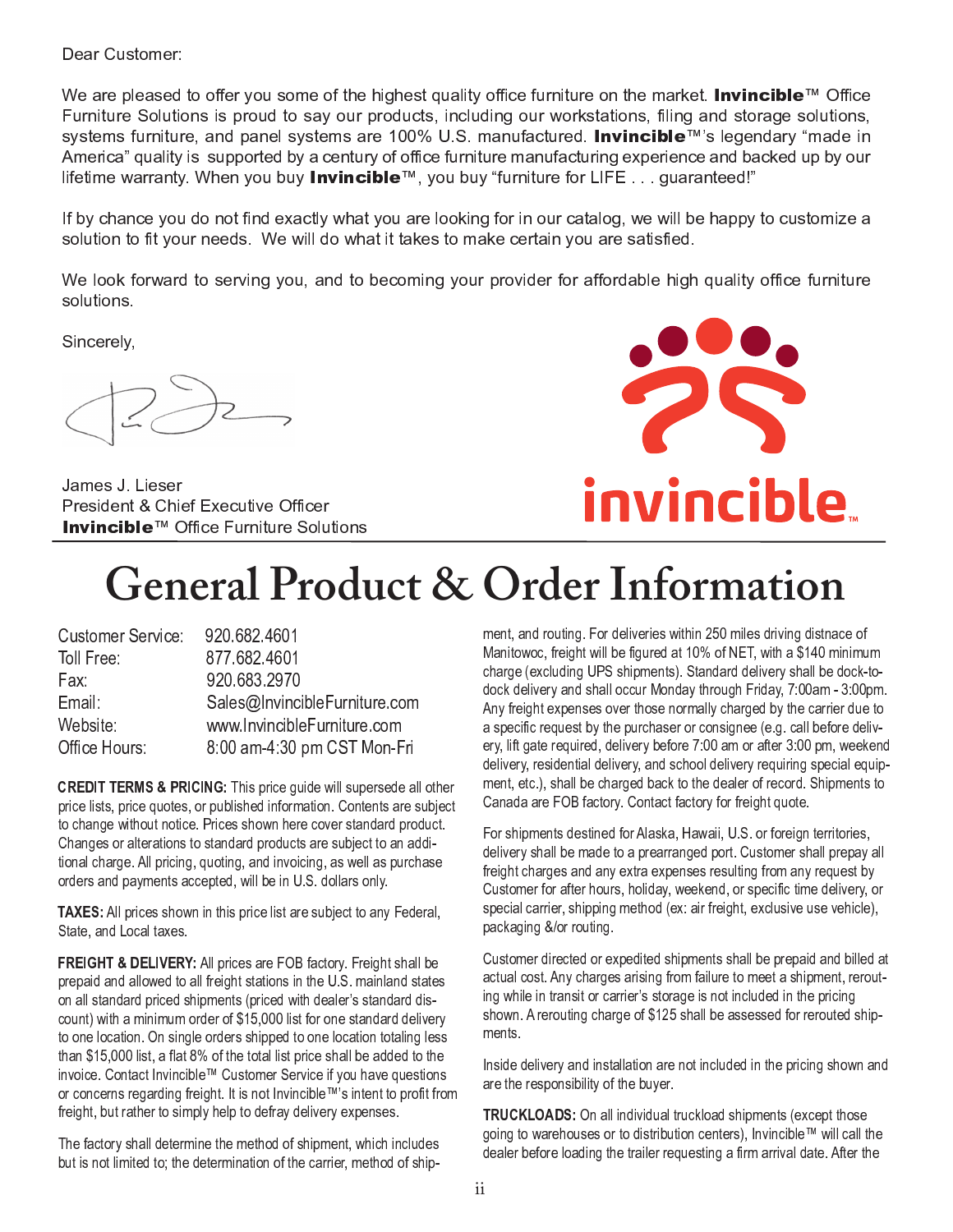### **General Product & Order Information**

trailer is loaded, Invincible™ will hold the trailer a maximum of 24 hours without a penalty. After 24 hours the dealer will be assessed \$150 per day, per trailer until the trailer is released. Invincible™ may accept requests to blanket wrap orders. Please consult factory for additional charges that may apply.

If requested by the dealer, we will unload product from the trailer for a later shipment. The charge for this service is \$150 per hour. NEW ACCOUNTS: New customers are required to complete a credit application before orders are accepted. The credit application is available online at www.InvincibleFurniture.com. Credit applications are to be submitted to the Accounting Department. All new customers will be required to pay a 50% deposit down with their first order, including freight and fuel surcharges. Balance of the invoice is then expected BEFORE the order is shipped. The Accounting Manager based upon the customer's credit history will determine terms for subsequent orders.

**CUSTOMER ORDER DEPOSITS: A 50% deposit may be required** for any order for non-standard or custom product. Any such deposit shall accompany Customer's purchase order.

**CREDIT POLICY:** Credit limits for all Customers will be determined by the Accounting Department. Any Customer submitting orders that exceed their credit limit will be required to make payment of a deposit for said orders or previously entered orders before those orders are entered into the production schedule. Customers will be notified that they have exceeded their credit limit by the Accounting Department.

**PAST DUE ACCOUNT STATUS:** Any Customer account that becomes past due will be placed on credit hold and no orders will be fulfilled or entered until the account is brought current. Any account that becomes more than 15 days past due will be referred to a collection agency for resolution and the customer will remain on credit hold until the entire balance due is paid in full. Any customer who is placed with a collection agency will be placed on Cash in Advance terms for a period of no less than one year, at which time the account will be reviewed and considered for alternate payment terms.

**COLLECTION COSTS:** In the event the Customer defaults on payment obligations to Invincible™, and Invincible™ must employ the services of an attorney or collection agency to enforce these obligations, Customer shall reimburse Invincible™ for all of its actual collection costs and expenses (including actual attorney's fees and court costs) upon demand.

**CHARGE BACKS:** Must be approved in writing and in advance by authorized Invincible™ agent. No approval, NO CHARGE BACK. Customers are responsible for contacting their sales representative with any concerns that may cause a charge back to be considered.

REQUESTS FOR SPECIFIC DELIVERY TIME(S): Invincible™ will consider requests for delivery times and for drop shipments to job sites, and will undertake reasonable efforts to indicate any such request(s) to product carriers. Invincible™ may, in its sole discretion, extend to customers the option of a carrier guaranteed set delivery time at an additional cost to Customer. Invincible™'s liability for any damages incurred for any late deliveries including labor and other expenses resulting from any such delays shall be limited to a refund of the charge for the aforementioned guaranteed set delivery time.

ACCESSORIAL FEES: Customers shall be responsible for the payment of any and all accessorial fees.

STORAGE OF PRODUCT: If following Invincible™'s acknowledgement of Customer's purchase order, Customer requests a delay in shipment for any period greater than one (1) day from the scheduled ship date, Customer shall be responsible for the payment of the following storage fees:

1.) Less than full trailer (11 pallets or 24 feet or less) \$5 per pallet. 2.) Full trailer - \$75 per day per trailer

FUEL SURCHARGE FEE: Invincible™ may impose a surcharge over time due to prevailing economic conditions.

### TITLE, RISK OF LOSS & DAMAGE OR SHORTAGE CLAIMS

**TITLE & RISK OF LOSS:** Title to products shall pass to Customer upon delivery by Invincible™ to the carrier. For purposes of risk or loss, all shipments are "FOB Origin" and Customer acknowledges that once Invincible™ delivers the product to the carrier, risk of loss shall pass to the Customer. If you receive product that is freight damaged, the following steps MUST BE TAKEN:

- 1.) Before signing for the merchandise, make careful notation of all damages on the bill of lading, delivery receipt &/or freight bill.
- 2.) Immediately file a claim with the delivery driver. Call our shipping department with claim number.
- 3.) This claim must be filed within five (5) days of delivery.
- 4.) Retain all shipping cartons for inspection by the carrier agent. For concealed damage, follow steps 2 through 4.

SHIPMENT DAMAGE CLAIMS: All products are packaged to comply with carrier requirements and leave Invincible™'s facility in good condition. Customer shall be responsible to carefully inspect all product(s) upon delivery before acceptance. Any damage discovered upon delivery must be noted on the bill of lading. Notification of damage discovered after delivery must be given to Invincible™ within five (5) days immediately following delivery. All products must remain at delivery location and must retain all original packaging. Invincible™ shall not be liable for loss or damage to product that occurs in transit, and Customer's sole remedy for any such damages shall be to seek appropriate recourse against the carrier. Digital pictures of damaged goods are required.

**SHORTAGE CLAIMS: Customer must report shortage claims to** Invincible™ within five (5) days immediately following delivery. Shortages reported after will not be honored.

RETURNS: No return shipments will be accepted, nor will credit be allowed unless the return is approved and a Return Merchandise Authorization (RMA) Number is issued by Invincible™'s Customer Service. Requests to return product must be made within fifteen (15) days of receiving product, and the product must be returned within forty-five (45) days of issuance of the return authorization number. All returns must be shipped as originally packaged and in A-1 resalable condition. Return goods are subject to a 30% handling charge and any freight charges incurred. Custom product orders and special items (including special finishes) may not be returned.